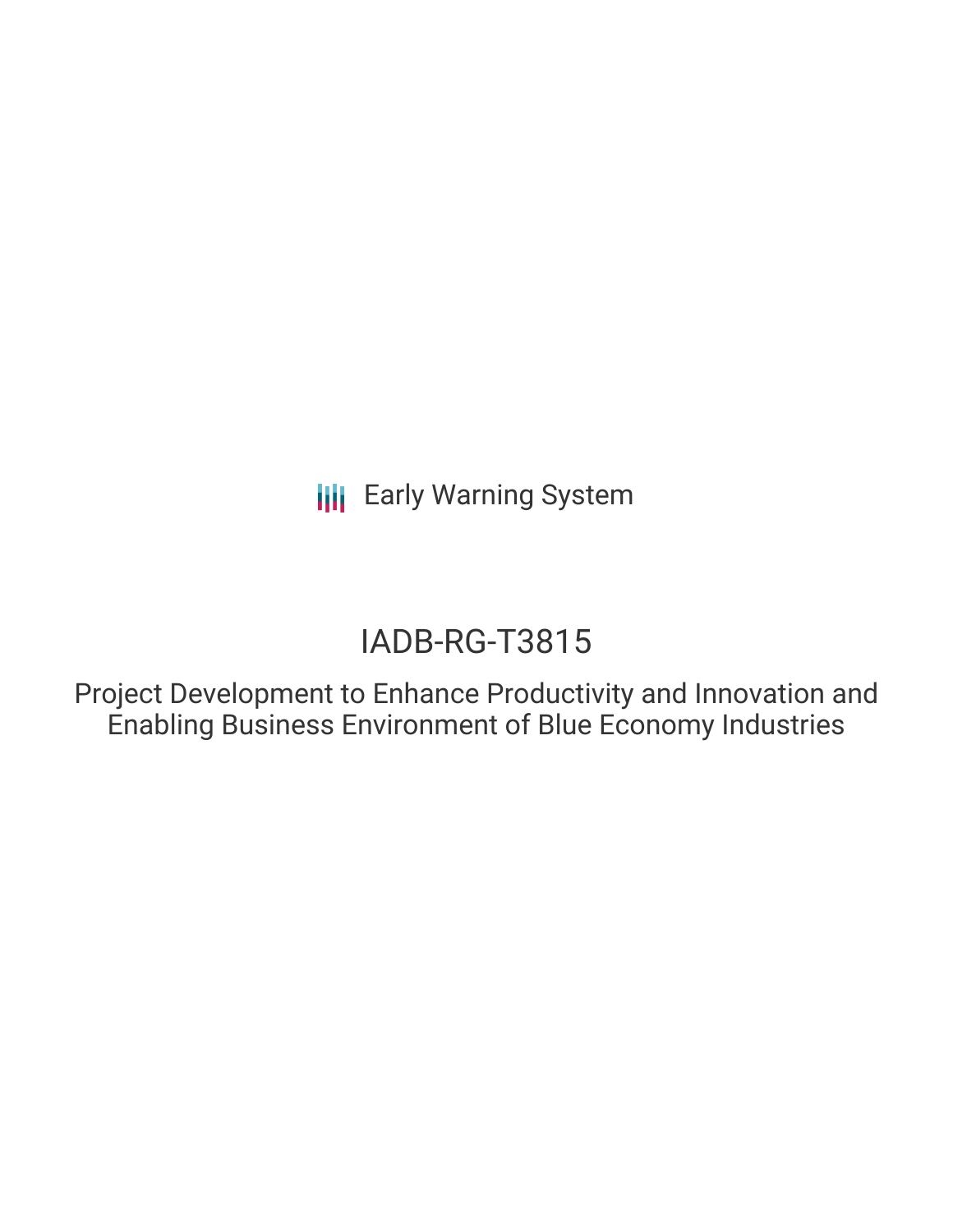

## Early Warning System

Project Development to Enhance Productivity and Innovation and Enabling Business Environment of Blue Economy Industries

### **Quick Facts**

| <b>Financial Institutions</b>  | Inter-American Development Bank (IADB)                        |
|--------------------------------|---------------------------------------------------------------|
| <b>Status</b>                  | Approved                                                      |
| <b>Bank Risk Rating</b>        | C                                                             |
| <b>Borrower</b>                | Regional                                                      |
| <b>Sectors</b>                 | Industry and Trade, Law and Government, Technical Cooperation |
| <b>Investment Type(s)</b>      | <b>Advisory Services</b>                                      |
| <b>Investment Amount (USD)</b> | \$ 0.29 million                                               |
| <b>Project Cost (USD)</b>      | \$ 0.29 million                                               |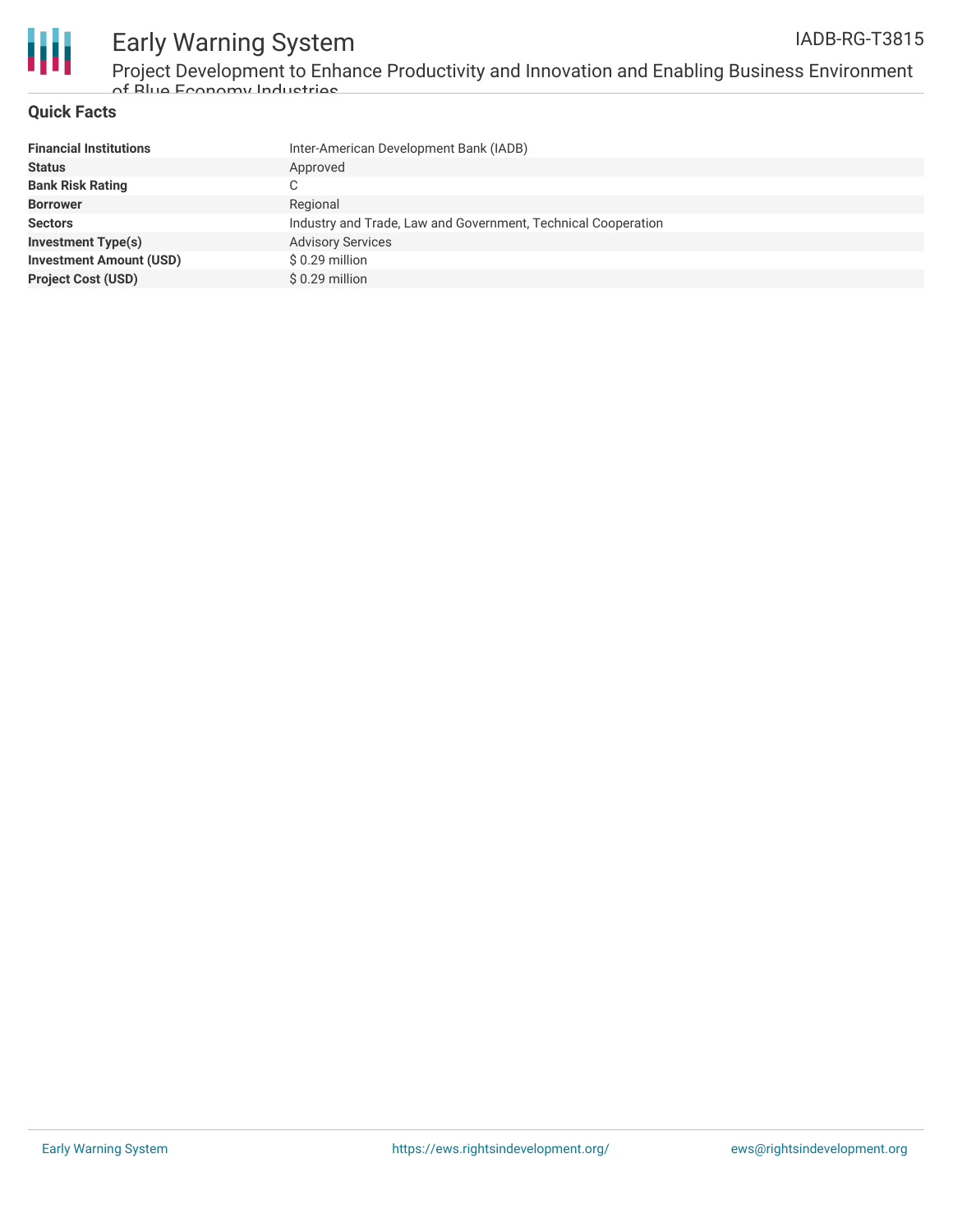

## Early Warning System

Project Development to Enhance Productivity and Innovation and Enabling Business Environment of Blue Economy Industries

### **Project Description**

The objective of this TC is to provide project capacity development support to Compete Caribbean's beneficiary countries to (i) support gender-inclusive, blue economy cluster and value chains; (ii) stimulate gender-responsive entrepreneurship and innovation in the Blue Economy ; (iii) policy and regulatory reforms related to the blue economy; and (iv) knowledge generation and dissemination on the Blue Economy.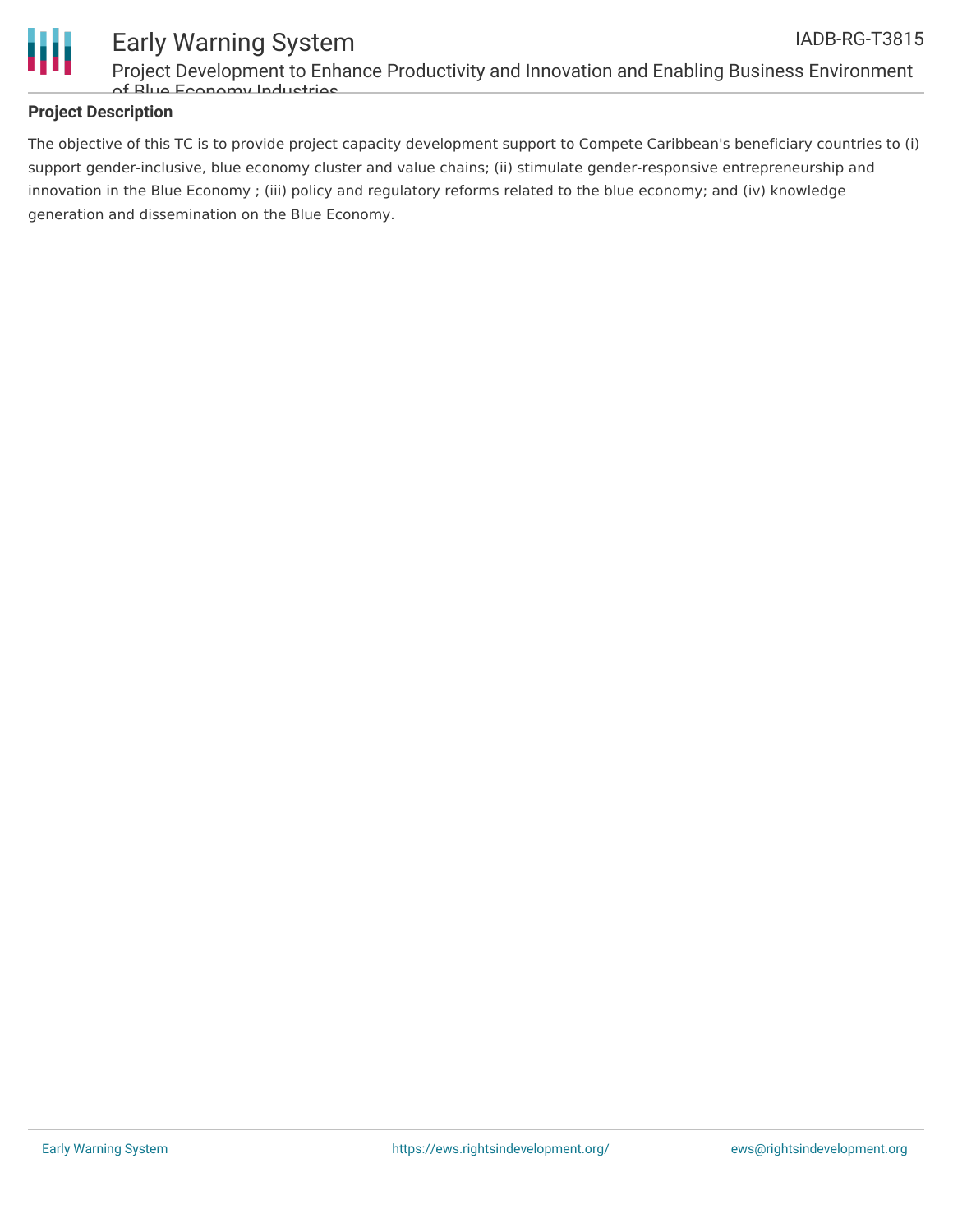

### Early Warning System

Project Development to Enhance Productivity and Innovation and Enabling Business Environment of Blue Economy Industries

### **Investment Description**

• Inter-American Development Bank (IADB)